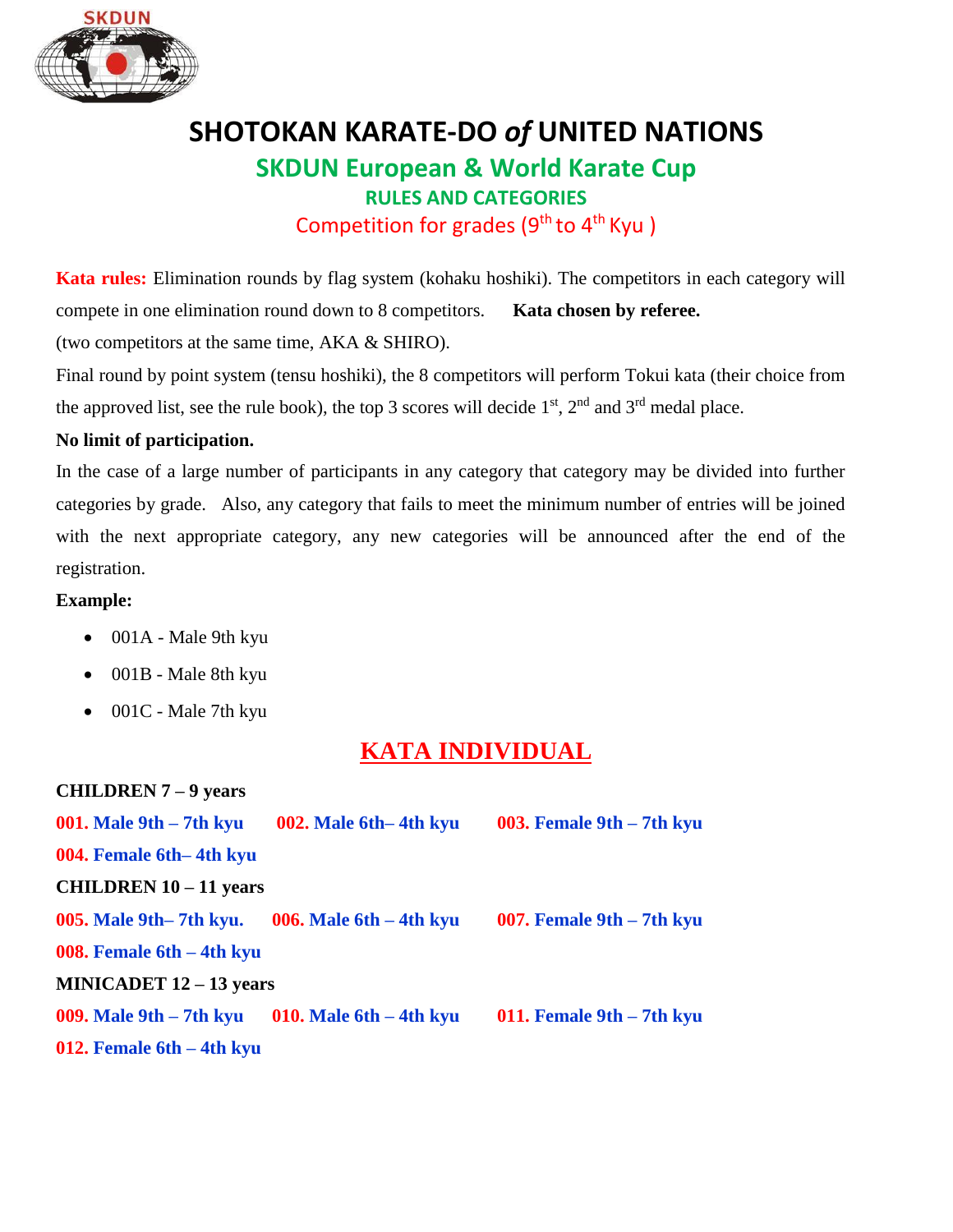

**CADET 14 – 15 years**

| 013. Male $9th - 7th$ kyu     | 014. Male $6th - 4th$ kyu   | 015. Female $9th - 7th$ kyu |
|-------------------------------|-----------------------------|-----------------------------|
| 016. Female $6th - 4th$ kyu   |                             |                             |
| <b>JUNIOR</b> $16 - 17$ years |                             |                             |
| 017. Male $9th - 7th$ kyu     | 018. Male 6th–4th kyu       | 019. Female 9th–7th kyu     |
| 020. Female $6th - 4th$ kyu   |                             |                             |
| SENIOR $18-39$ years          |                             |                             |
| 021. Male $9th - 7th$ kyu     | $022.$ Male $6th - 4th$ kyu | 023. Female $9th - 7th$ kyu |
| 024. Female $6th - 4th$ kyu   |                             |                             |
| <b>VETERAN</b> $40$ years +   |                             |                             |
| 025. Male $9th - 7th$ kyu     | $026.$ Male $6th - 4th$ kyu | 027. Female $9th - 7th$ kyu |
| 028. Female $6th - 4th$ kyu   |                             |                             |

#### **Categories for 9 th to 7 th kyu**:

Elimination rounds by flag system – Shitei kata: **Taikyoku Shodan and Heian Shodan.**

Final round (top 8 competitors) – Tokui kata, Tensu Hoshiki (points system).

Choice from **Taikyoku Shodan, Heian Shodan, Heian Nidan and Heian Sandan.** (In the case of a draw, competitors may perform the same kata).

### **Categories for 6 th to 4 th kyu**:

Elimination rounds by flag system – Shitei kata: **Heian Shodan, Heian Nidan and Heian Sandan**.

Final round (top 8 competitors) – Tokui kata, Tensu Hoshiki (points system).

## Choice from **all Heian kata plus Tekki Shodan.**

(In the case of a draw, competitors must perform a different kata than in the previous rounds).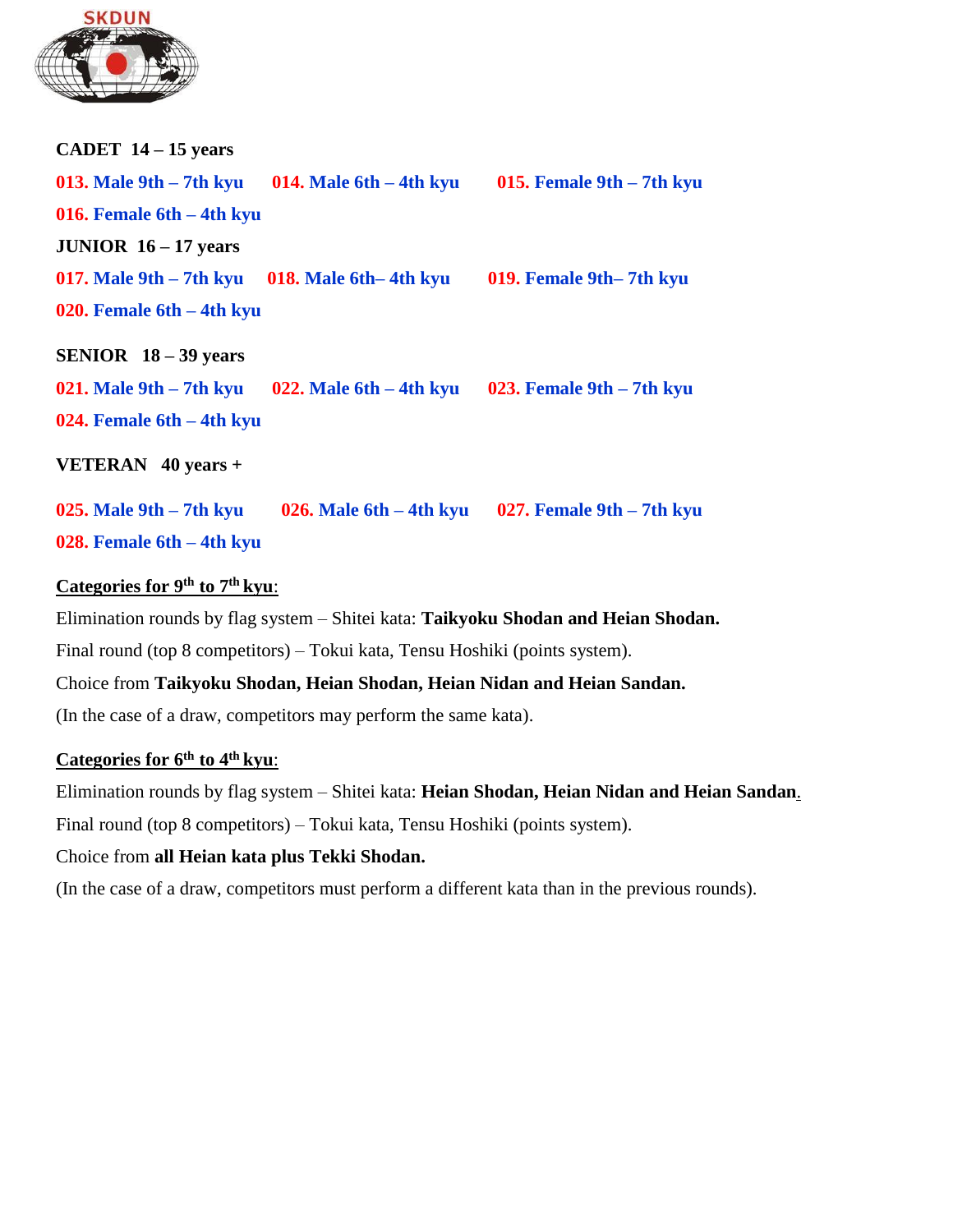

## **NEW CATEGORY as of 2022**

## **DUO TEAM KATA – (only two competitors in a team)**

All elimination rounds by flag system (kohaku Hoshiki). Both teams line up. First team (Aka) invited to the shiai-jo to perform their kata, then dismissed. Shiro invited to the shiai-jo to perform their kata. At the end, Aka invited back to shiai-jo and Hantei is called. The winning team goes through to the next round.

The final 4 teams to be judged individually by Tensu Hoshiki.

## **Elimination rounds:**

9th kyu - 7th kyu Tokui kata; Taikyoku Shodan, Heian Shodan, Heian Nidan.

6th kyu - 4th kyu Tokui kata; All Heian Kata + Tekki Shodan.

**Final round (4 teams).** Judged by points system (Tensu Hoshiki)

Group: 9th – 7th kyu, The same range of kata, team may perform the same kata.

Group: 6th – 4th kyu, The same range of kata, team must perform a different kata from those performed in previous rounds.

In the case of a draw in either category, teams can repeat kata.

**No limit of participation**.

**The two members of the team must be from the same age and kyu grade group.**

Note: Equivalent kyu grades. The colour of the belt has not been used because of the differences between **countries/association. The kyu grade levels are in descending order, i.e. the highest number is the lowest** grade. For clarification on kata choice requirements for each kyu grade, please refer to the rule book or **contact the Technical Director and Chief Referee (colin.putt@skdun.org)** 

## **DUO KATA TEAM CHILDREN 7 – 9 years**

| 029. Male $9th - 7th$ kyu | 030. Female $9th - 7th$ kyu | 031. Mixed $9th - 7th$ kyu |
|---------------------------|-----------------------------|----------------------------|
| 032. Male $6th - 4th$ kyu | 033. Female $6th - 4th$ kyu | 034. Mixed $6th - 4th$ kyu |

| <b>DUO KATA TEAM CHILDREN</b> 10 - 11 years |                             |                            |  |  |
|---------------------------------------------|-----------------------------|----------------------------|--|--|
| $035.$ Male $9th - 7th$ kyu                 | 036. Female $9th - 7th$ kyu | 037. Mixed $9th - 7th$ kyu |  |  |
| 038. Male $6th - 4th$ kyu                   | 039. Female $6th - 4th$ kyu | 040. Mixed $6th - 4th$ kyu |  |  |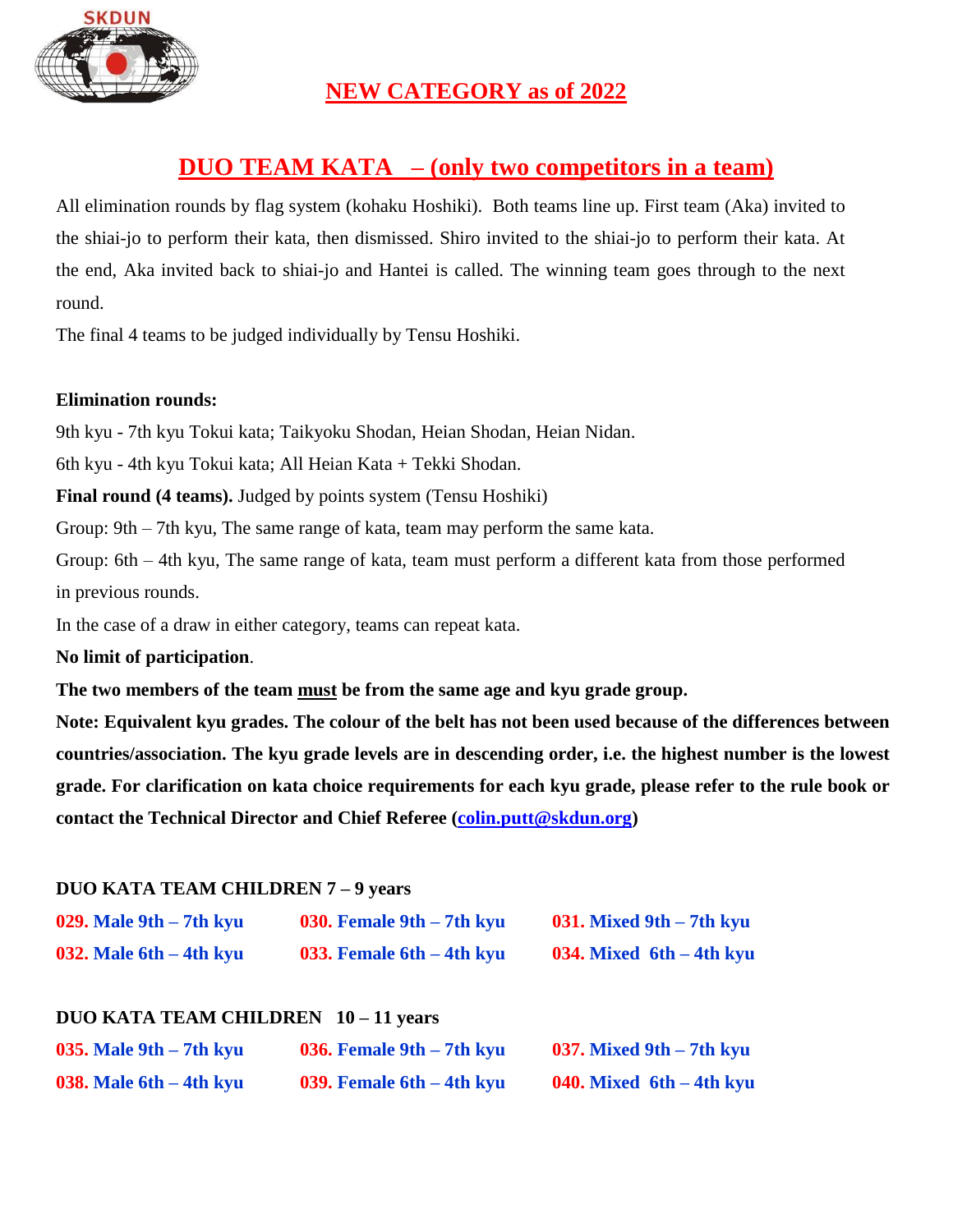

#### **DUO KATA TEAM MINICADET 12 – 13 years**

| 041. Male $9th - 7th$ kyu                  | 042. Female $9th - 7th$ kyu | 043. Mixed $9th - 7th$ kyu |
|--------------------------------------------|-----------------------------|----------------------------|
| 044. Male $6th - 4th$ kyu                  | 045. Female $6th - 4th$ kyu | 046. Mixed $6th - 4th$ kyu |
| <b>DUO KATA TEAM CADET</b>                 | $14 - 15$ years             |                            |
| 047. Male $9th - 7th$ kyu                  | 048. Female $9th - 7th$ kyu | 049. Mixed $9th - 7th$ kyu |
| 050. Male $6th - 4th$ kyu                  | 051. Female $6th - 4th$ kyu | 052. Mixed $6th - 4th$ kyu |
| <b>DUO KATA TEAM JUNIOR 16 to 20 years</b> |                             |                            |
| 053. Male $9th - 7th$ kyu                  | 054. Female $9th - 7th$ kyu | 055. Mixed $9th - 7th$ kyu |
| 056. Male $6th - 4th$ kyu                  | 057. Female $6th - 4th$ kyu | 058. Mixed $6th - 4th$ kyu |
| <b>DUO KATA TEAM SENIORS 21 years +</b>    |                             |                            |
| 059. Male $9th - 7th$ kyu                  | 060. Female $9th - 7th$ kyu | 061. Mixed $9th - 7th$ kyu |
| 062. Male $6th - 4th$ kyu                  | 063. Female $6th - 4th$ kyu | 064. Mixed $6th - 4th$ kyu |

## **KUMITE INDIVIDUAL**

## **Kumite rules:**

**SANBON KUMITE (three step sparring). Only for 9th – 7th kyu:** will be judged by (kohaku hoshiki) the flag system. There will be 2 Fukushin and 1 Shushin to judge this category, majority vote.

Tori attacks jodan oi-zuki + chudan oi-zuki + maegeri chudan.

Uke blocks jodan age uke + chudan soto uke + gedan barai, gyaku zuki counter attack.

Detailed description and criteria for judgement of Sanbon kumite can be found in the SKDUN Rulebook: [http://www.skdun.org/competition-rules/rulebook/](http://www.skdun.org/competition-rules/rule-book/) + and guidance demonstration on SKDUN you tube channel

**KIHON IPPON KUMITE: for 9th – 7th kyu** – will be judged by Kohaku Hoshiki. There will be 2 Fukushin and 1 Shushin to judge this category (same as Sanbon Kumite) Detailed description and criteria for judgement of Kihon Ippon kumite can be found in the SKDUN Rulebook from mid January 2022: [http://www.skdun.org/competition-rules/rulebook/](http://www.skdun.org/competition-rules/rule-book/) + and guidance demonstration on SKDUN you tube channel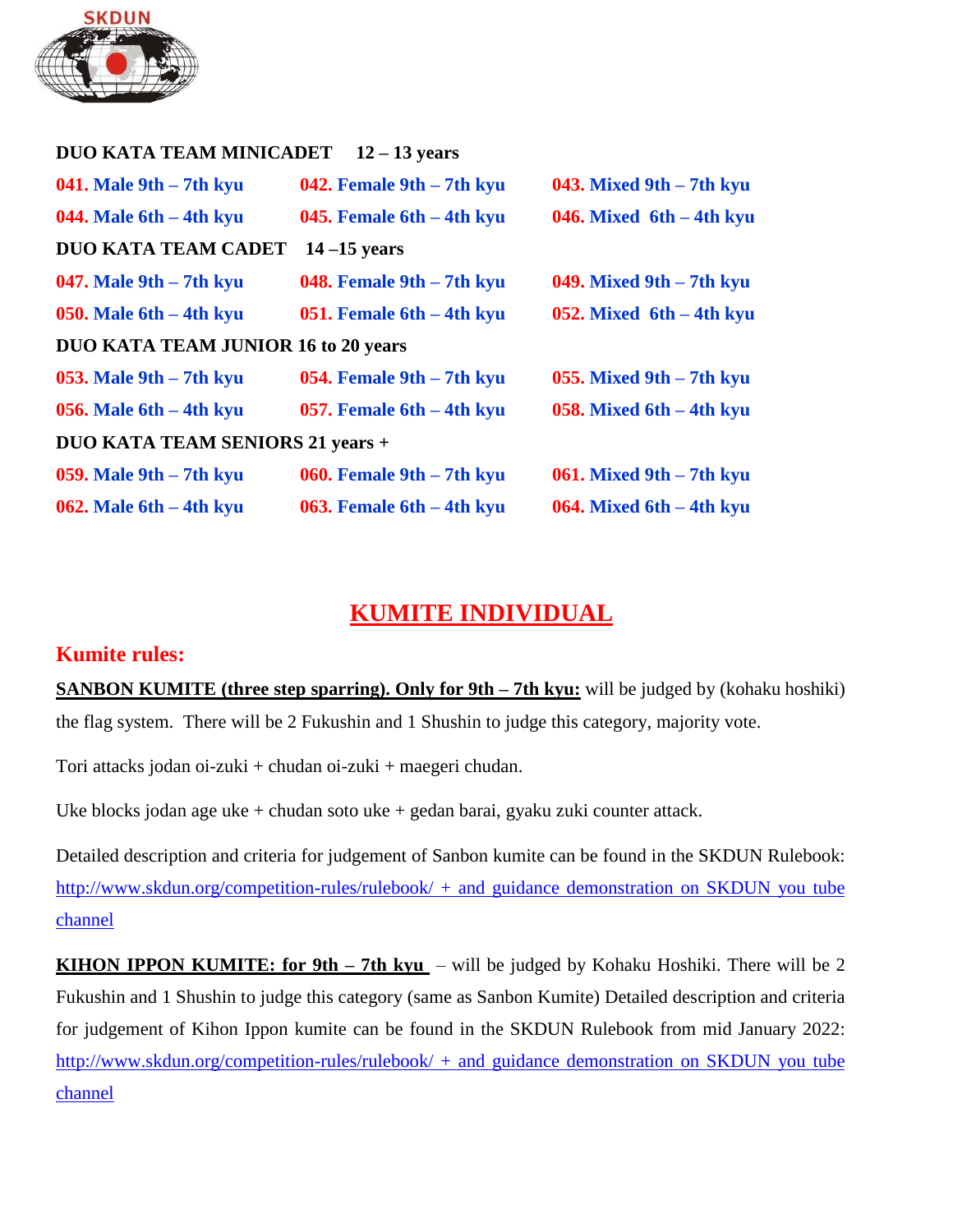

**KIHON IPPON KUMITE: for 6th– 4th kyu.** In principle, as for 9th - 7th kyu but according to the relevant rules and procedure for 6th - 4th kyu.

[http://www.skdun.org/competition-rules/rulebook/](http://www.skdun.org/competition-rules/rule-book/) + and guidance demonstration on SKDUN you tube channel. from mid January 2022

## **JIYU KUMITE (Ippon Shobu kumite), (2 waza-ari or 1 Ippon), Only for 6th – 4th kyu**

Duration of the match is specified for each age group. No limit of participation. The categories may be further divided / joined in case of a large / small number of participants. Any new categories would be announced after the end of the registration.

## **CHILDREN 7 – 9 years**

**CHILDREN 7 – 9 years, SANBON KUMITE 065. Male 9th – 7th kyu 066. Female 9th– 7th kyu 067. Male 6th – 4th kyu 068. Female 6th – 4th kyu CHILDREN 7 – 9 years, KIHON IPPON KUMITE 069. Male 9th – 7th kyu 070. Female 9th – 7th kyu 071. Male 6th – 4th kyu 072. Female 6th – 4th kyu**

## **CHILDREN 10 –11 years**

**CHILDREN 10 – 11 years, SANBON KUMITE, 9th – 7th kyu 073. Male 9th – 7th kyu 074. Female 9th – 7th kyu CHILDREN 10 – 11 years, KIHON IPPON KUMITE, 9th – 7 kyu 075. Male 9th – 7th kyu 076. Female 9th – 7th kyu CHILDREN 10 – 11 years, KIHON IPPON KUMITE, 6th – 4th kyu 077. Male 6th – 4th kyu 078**. **Female 6th – 4th kyu CHILDREN 10 – 11 years, JIYU KUMITE, 6th – 4th kyu: duration 1 minute 30 seconds. Note: students entered into this category MUST also compete in Kihon Ippon Kumite 079. Male 6th – 4th kyu 080. Female 6th – 4th kyu**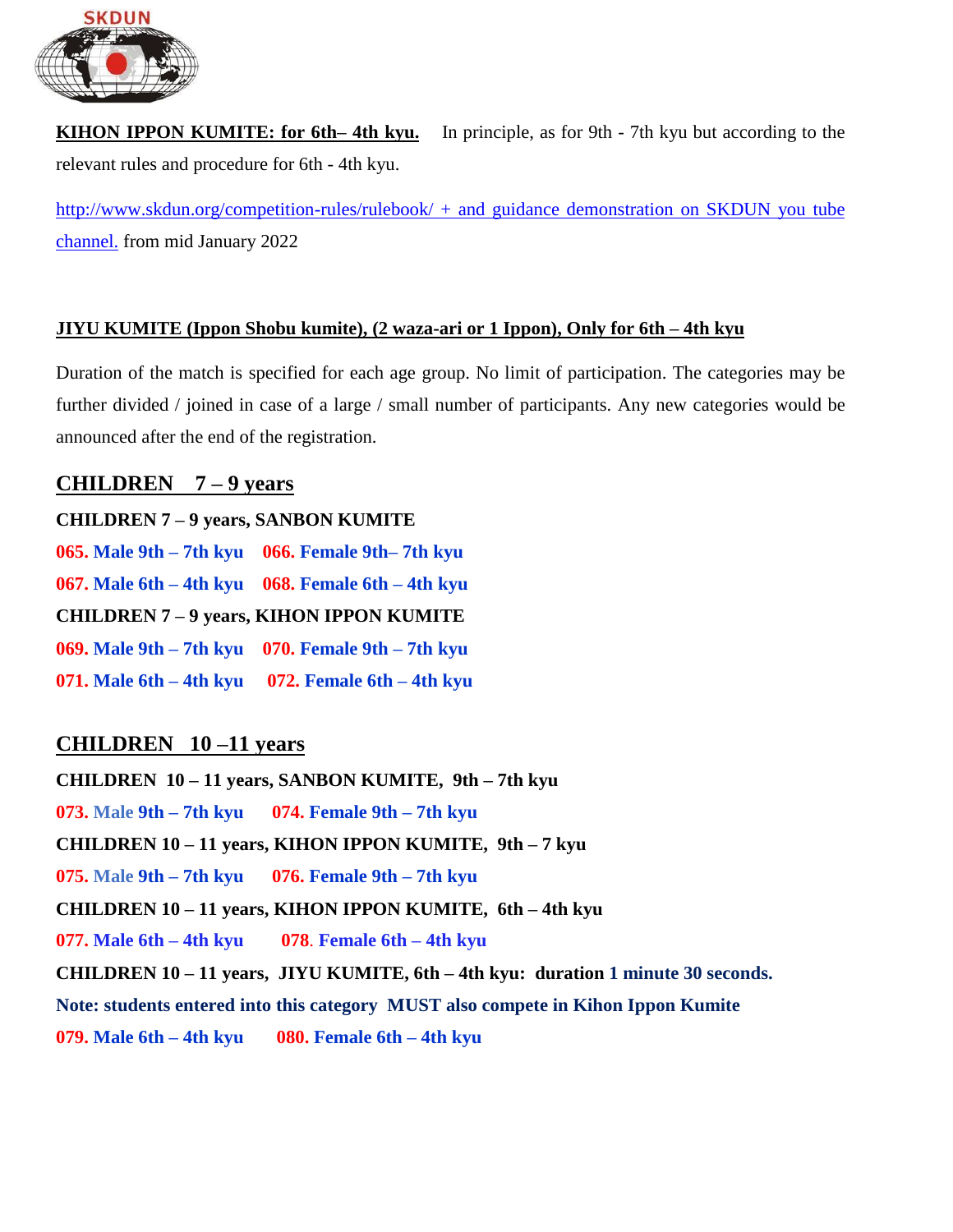

## **MINICADET 12 –13 years**

**MINICADET 12 – 13 years, SANBON KUMITE, 9th – 7th kyu 081. Male 9th – 7th kyu 082. Female 9th – 7th kyu MINICADET 12 – 13 years, KIHON IPPON KUMITE, 9th – 7th kyu 083. Male 9th – 7th kyu 084. Female 9th – 7th kyu MINICADET 12 – 13 years, KIHON IPPON KUMITE. 6th – 4th kyu 085. Male 6th – 4th kyu 086**. **Female 6th – 4th kyu MINICADET 12 – 13 years, JIYU KUMITE, 6th – 4th kyu: duration 1 minute 30 seconds. Note: students entered into this category MUST also compete in Kihon Ippon Kumite 087. Male 6th – 4th kyu 088. Female 6th – 4th kyu**

## **CADET 14 –15 years**

**CADET 14 – 15 years, SANBON KUMITE, 9th – 7th kyu 089. Male 9th – 7th kyu 090. Female 9th – 7th kyu CADET 14 – 15 years, KIHON IPPON KUMITE, 9th – 7th kyu 091. Male 9th – 7th kyu 092. Female 9th – 7th kyu CADET 14 – 15 years, KIHON IPPON KUMITE, 6th – 4th kyu 093. Male 6th – 4th kyu 094**. **Female 6th – 4th kyu CADET 14 – 15 years, JIYU KUMITE, 6th – 4th kyu: duration 2 minutes. Note: students entered into this category MUST also compete in, at least, Kihon Ippon Kumite category and / or Sanbon Kumite. 095. Male 6th – 4th kyu 096. Female 6th – 4th kyu JUNIOR 16 – 17 years JUNIOR 16 – 17 years, SANBON KUMITE, 9th – 7th kyu 097. Male 9th – 7th kyu 098. Female 9th – 7th kyu**

**JUNIOR 16 – 17 years, KIHON IPPON KUMITE, 9th – 7th kyu**

**099. Male 9th – 7th kyu 100. Female 9th – 7th kyu**

**JUNIOR 16 – 17 years, KIHON IPPON KUMITE, 6th – 4th kyu** 

**101. Male 6th – 4th kyu 102**. **Female 6th – 4th kyu**

**JUNIOR 16 – 17 years, JIYU KUMITE, 6th – 4th kyu: duration 2 minutes**

**Note: students entered into this category MUST also compete in Kihon Ippon Kumite**

**103 Male 6th – 4th kyu 104. Female 6th – 4th kyu**